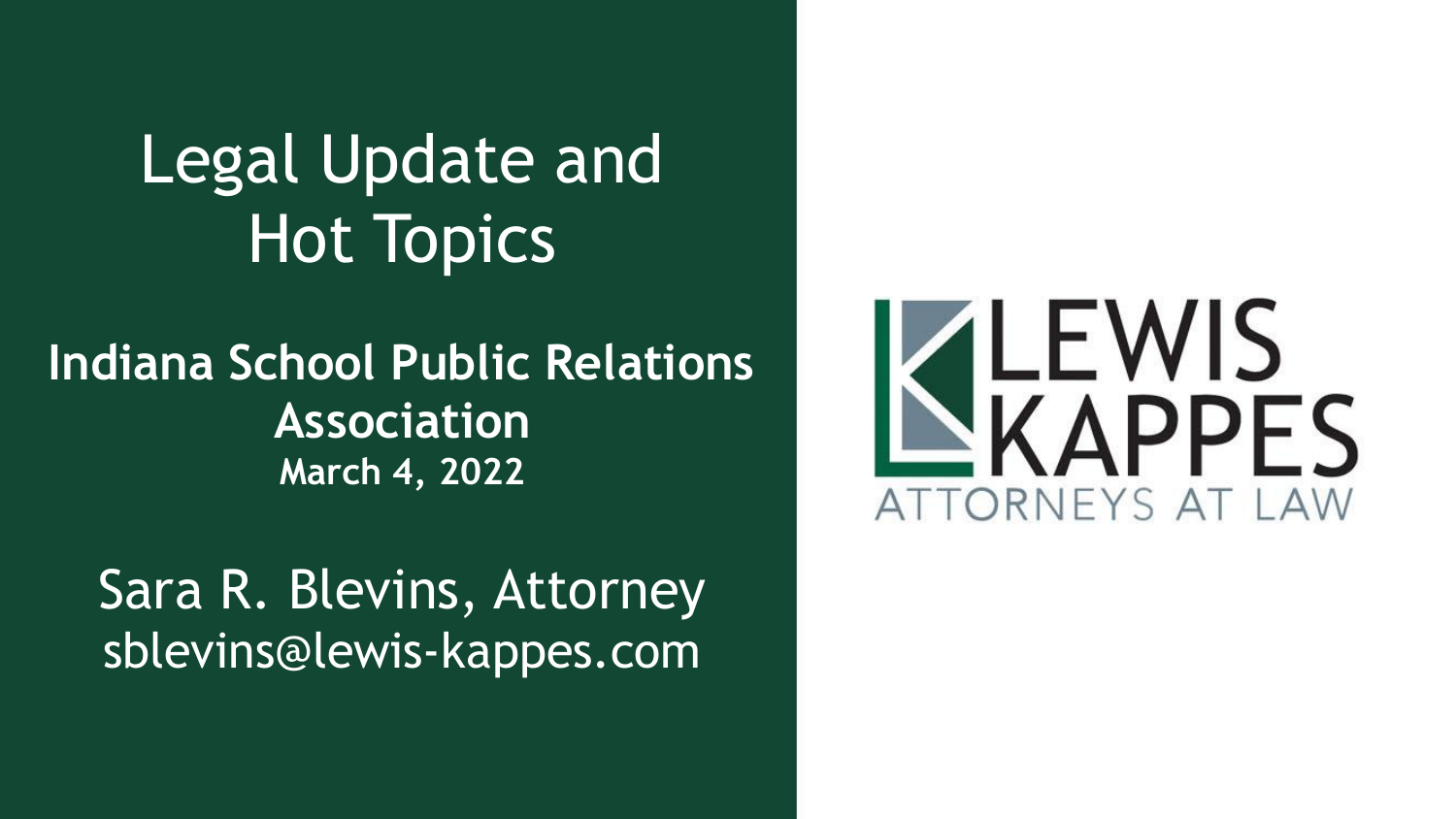# **Topics from Recent Case Law**

- First Amendment
- Employment law
- Liability for employees
- Care of students
- Collective bargaining
- Open Door
- Public Records

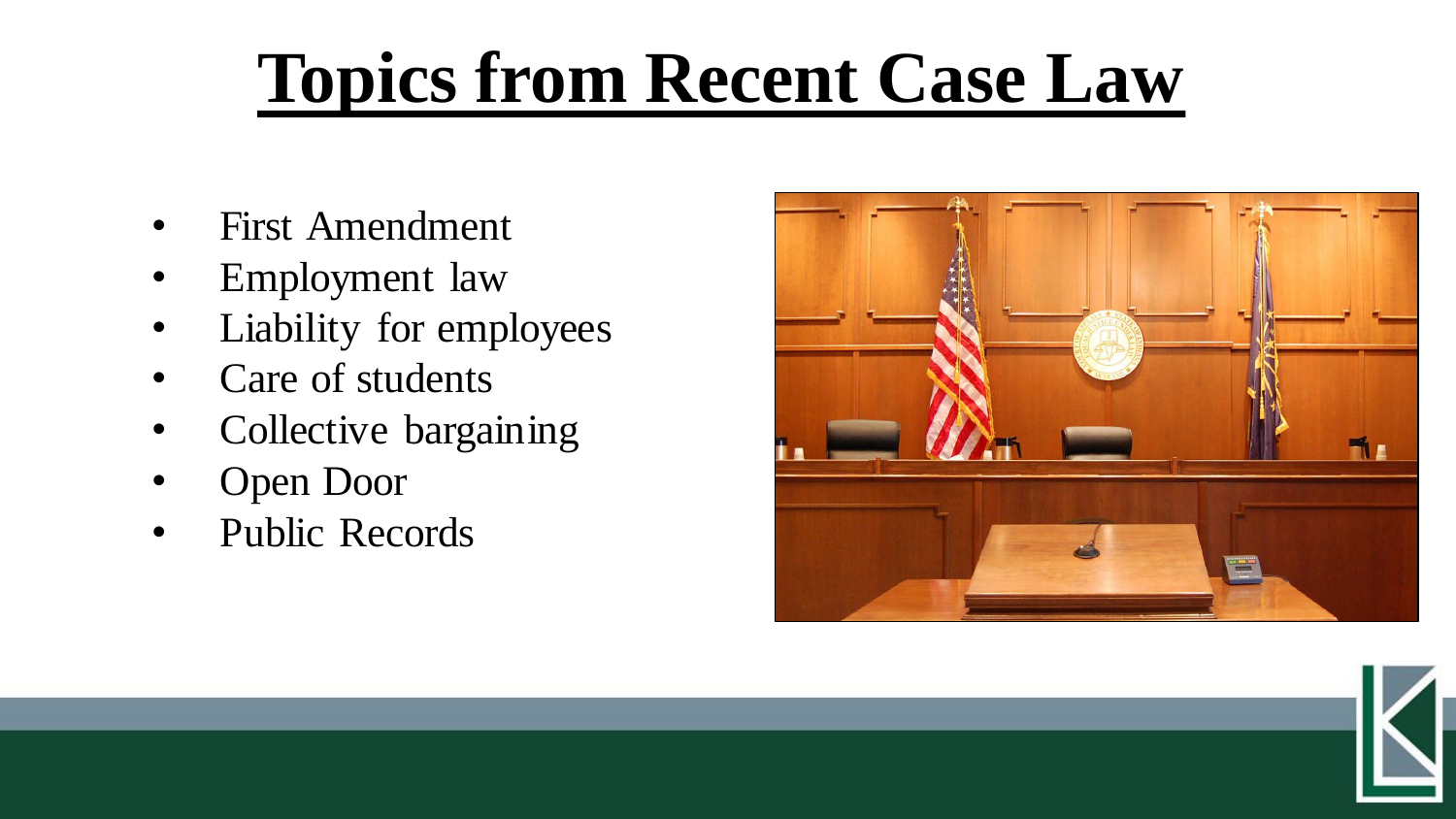#### **First Amendment -**

# **Off Campus Student Speech**

- *Mahonoy Area School District v. B.L.* (U.S. Supreme Court 2021)
	- While off-campus and outside school hours, student posted on social media a photo with a caption containing profanity that expressed her displeasure with not making the varsity cheer squad and with school in general. Student was suspended from junior varsity cheer squad. The Court found this to be a violation of the First Amendment.
	- Court declined to set specific standard for off-campus student speech, but suggested that there may be times when a school can regulate some offcampus conduct (e.g. bullying or harassment targeting individuals, threats, use of school devices, etc.)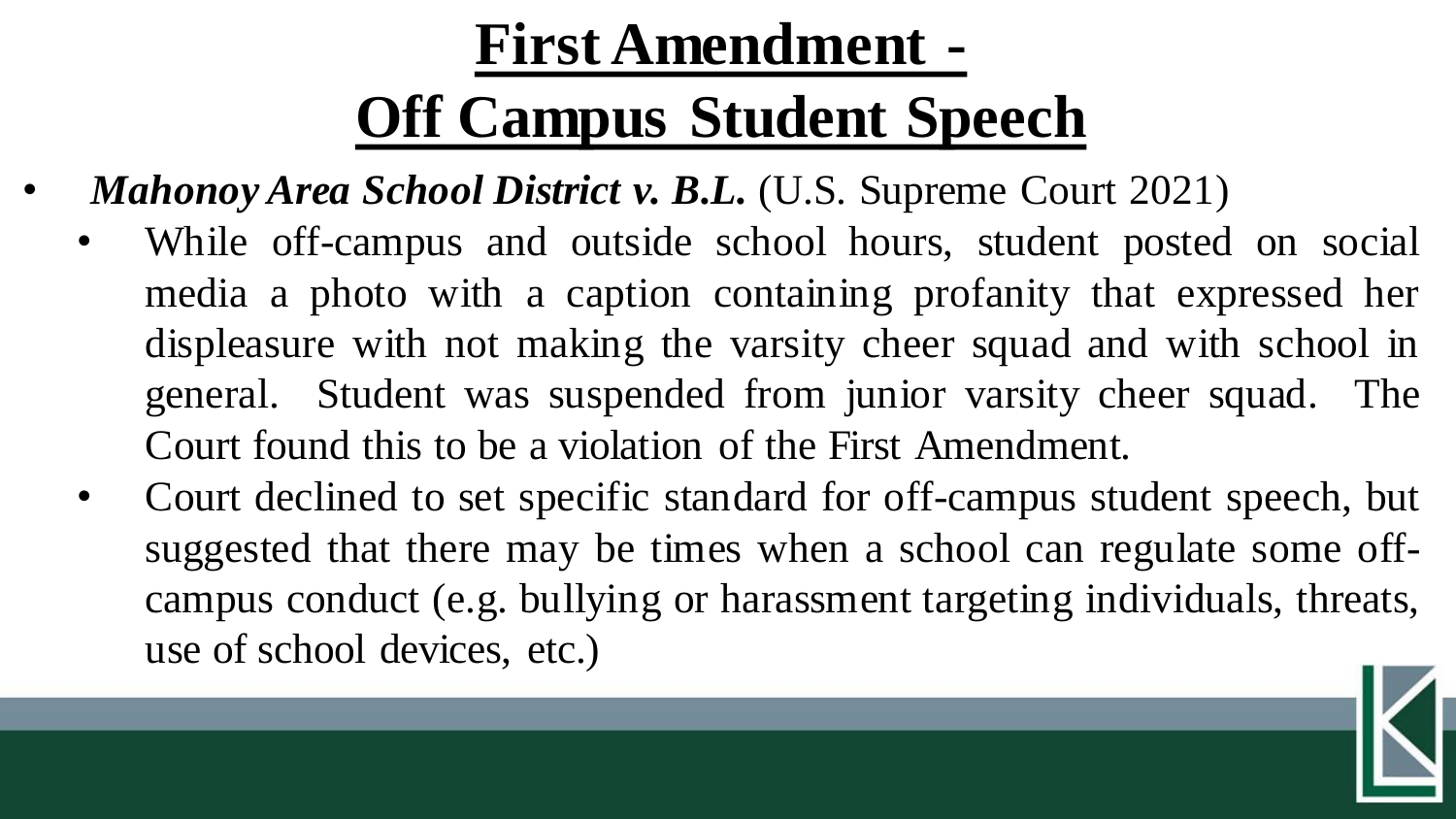#### **First Amendment -Employee Speech**

- *Trinidad v. School City of East Chicago* (N.D. Ind. 2021):
	- Employee posted on her personal Facebook page (at home, after hours) about a strong odor in her building that she said was making her and others sick. School claimed the allegation that others were falling ill was false and the employee was suspended for 5 days and told to take the post down
	- Court denied School's motion for summary judgment on free speech claim. The Court determined that the employee spoke as a private citizen on a matter of public concern. Whether the statement was false was a question of fact to be determined by a jury – recklessly or knowingly false statements are not protected.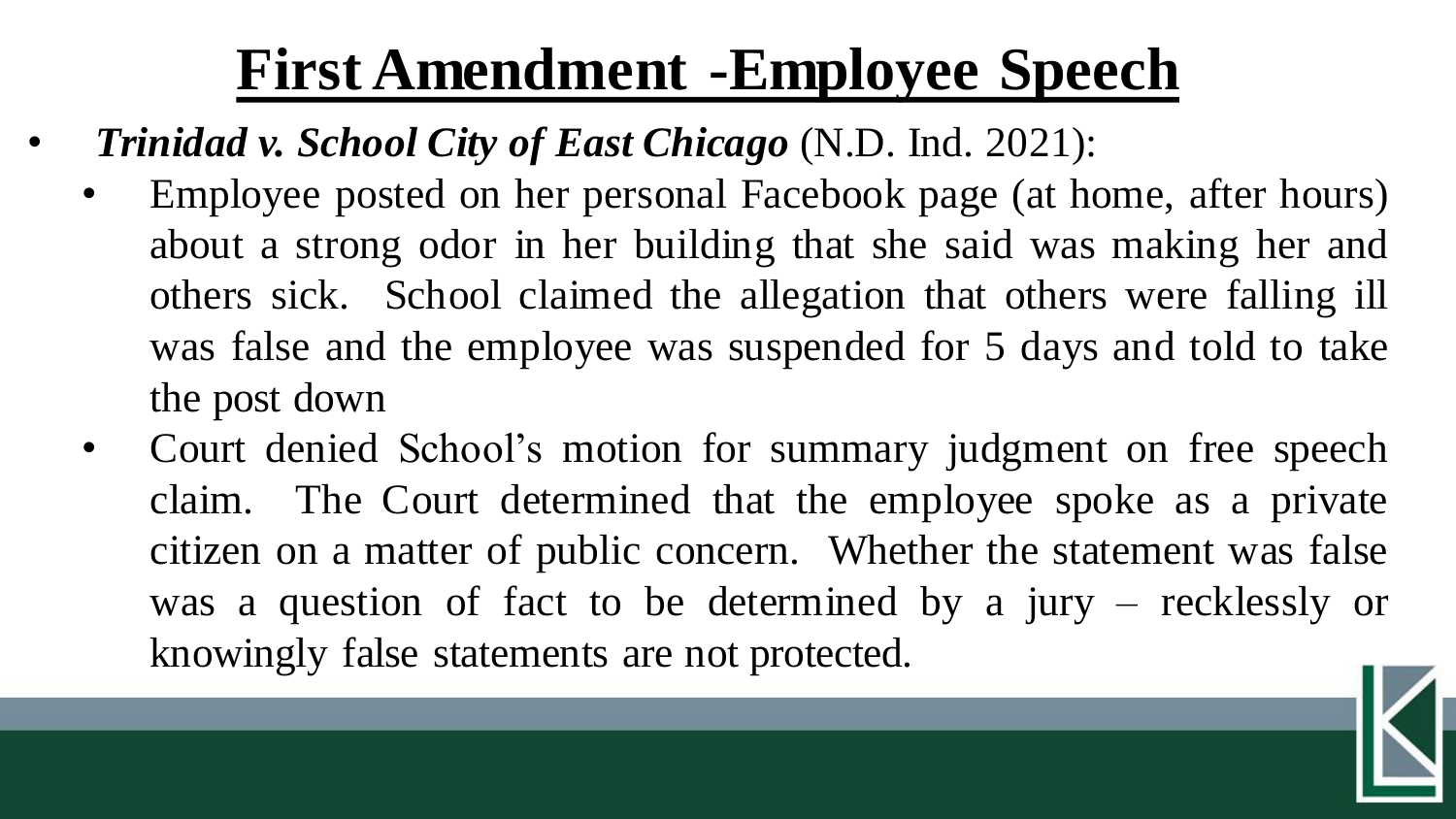#### **First Amendment –Board members**

- **COMING SOON!**
- *Houston Community College System v. David Buren Wilson* pending in U.S. Supreme Court, out of 5<sup>th</sup> Circuit (argued November 2, 2021)
	- Board censured member for social media comments about the Board and for suing the Board for violations of its bylaws. Member sued for violation of First Amendment rights.
	- Appellate Court found that the member's speech was on a matter of public concern (Board actions and use of public funds). Found that censure was a reputational injury, caused mental anguish.
	- Justices seemed to lean in favor of the school at oral argument that the censure was merely counter-speech. But may issue narrow ruling that censure does not trigger a retaliation claim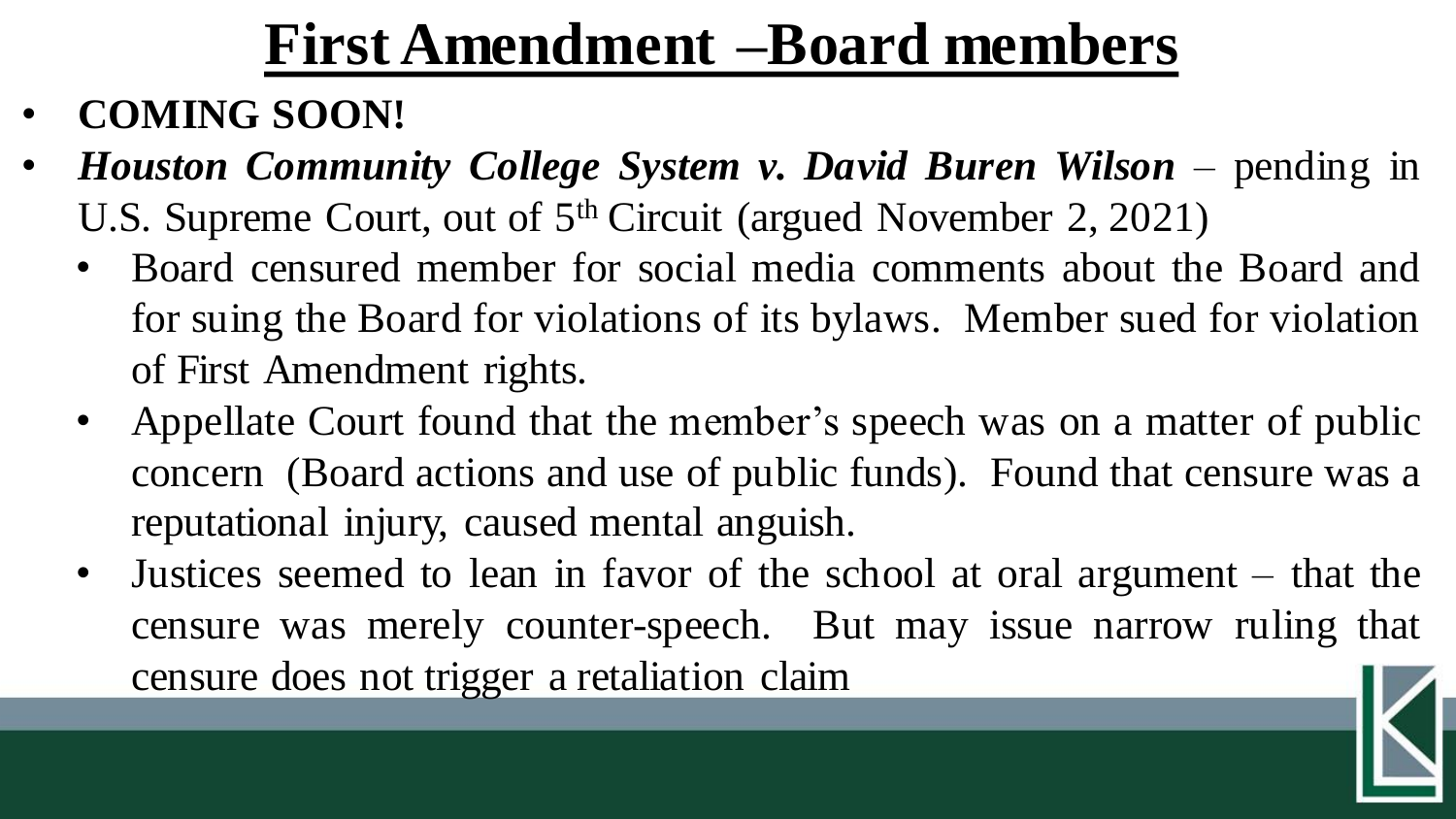#### **Discrimination – Third Parties**

- *Johnson v. South Bend Community School Corporation* (N.D. Ind. 2021)
	- White basketball coach resigned after several parents complained about playing time and treatment of black players. Coach felt like the school was not supporting him and sued claiming that he was discriminated against and harassed by the parents based on his race.
	- Court granted summary judgment in favor of the school. The Court found insufficient evidence of discrimination or harassment – evidence produced did not make any connection to the coach's race, "harassment" was not based on race and was not pervasive. Furthermore, there was no adverse employment action because he voluntarily resigned.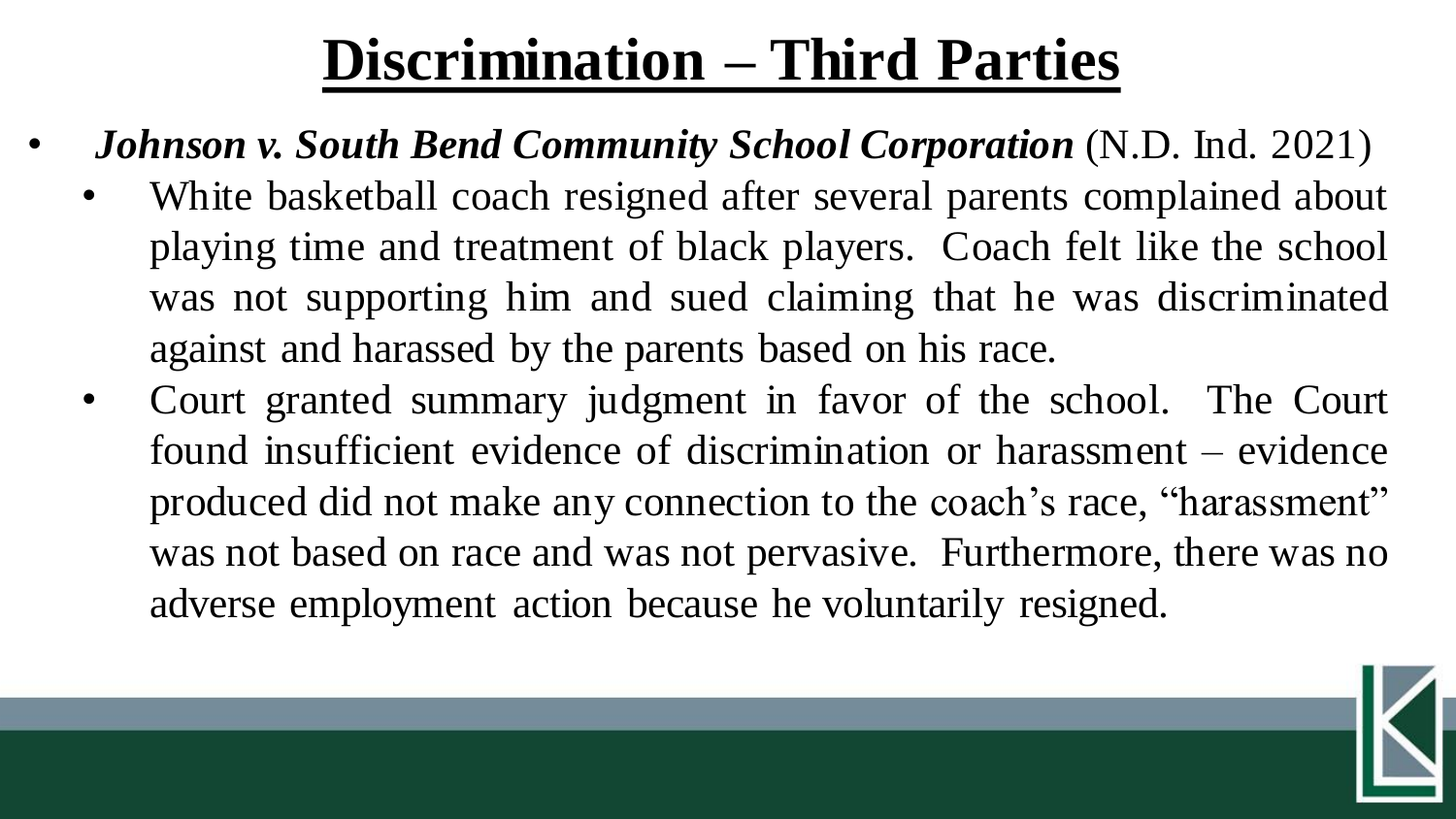#### **Employee Religious Accommodation**

- *Kluge v. Brownsburg Community School Corporation* (S.D. Ind. 2021)
	- Teacher claimed that school policy requiring teachers to refer to students by their preferred names and pronouns conflicted with his religious beliefs. School attempted to accommodate was ultimately unable to do so. Teacher resigned, but then attempted to rescind it.
	- Court found no evidence that resignation was coerced, determined that failure to offer an alternative accommodation was not an adverse employment action, and found sufficient evidence of undue hardship justifying the School's refusal to accommodate. Inability to meet the needs of all of its students was more than a *de minimus* cost to the school mission and constituted an undue hardship.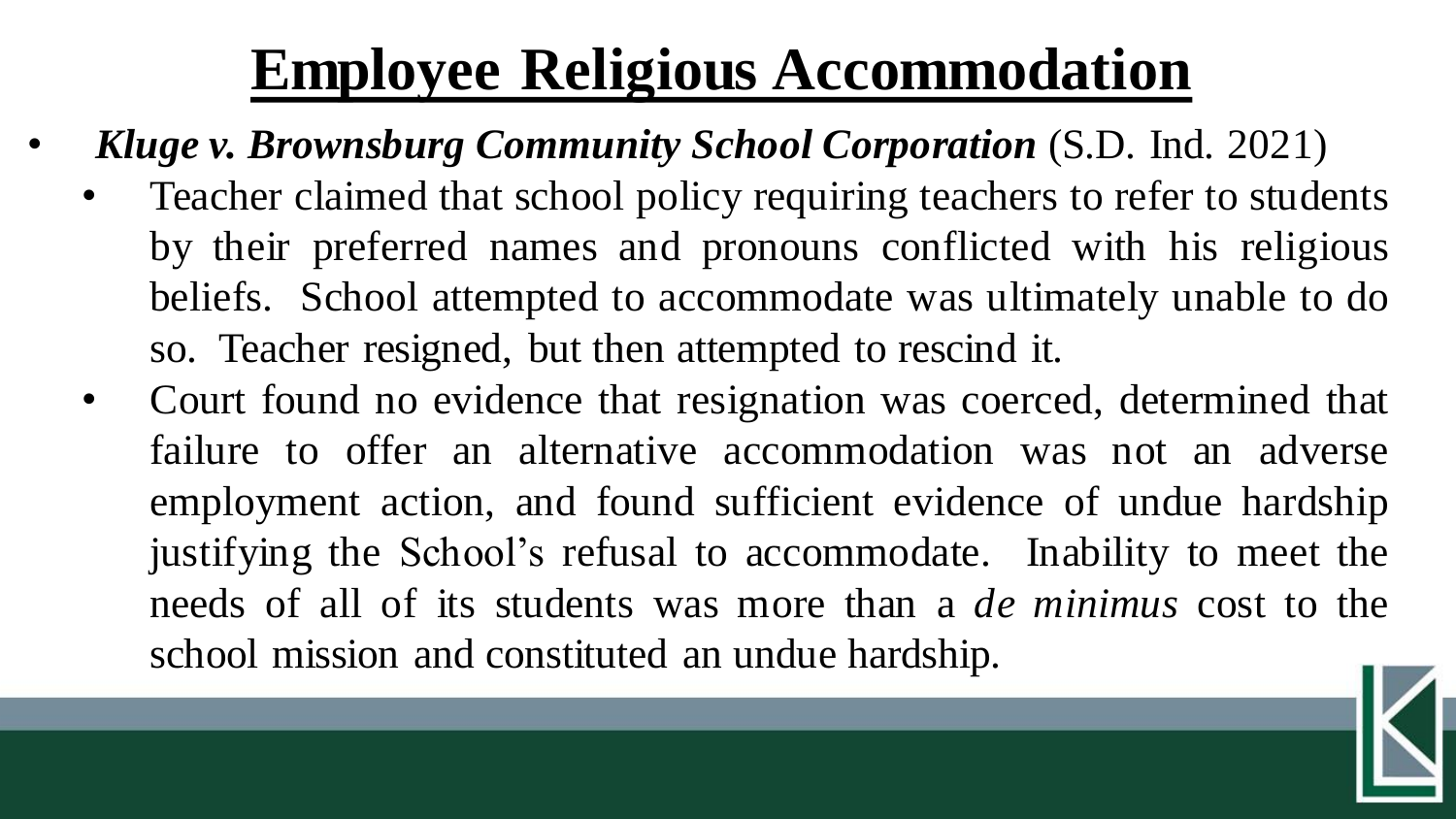#### **Liability for Employee Conduct**

- *K.B. by Blade-Thompson v. Fies* (N.D. Ind. 2021)
	- Student was solicited by teacher on dating app. When school found out, the teacher was removed and an investigation occurred. The student sued the school under Title IX
	- The Court granted summary judgment in favor of the school. Key elements were the school's control of the teacher's conduct and the school's response when it obtained actual knowledge of the conduct. The Court determined that the school did not have control of the conduct as it occurred outside of school hours, off-campus, on the teacher's own device, and not using his own name. The school acted appropriately by taking immediate action when it found out.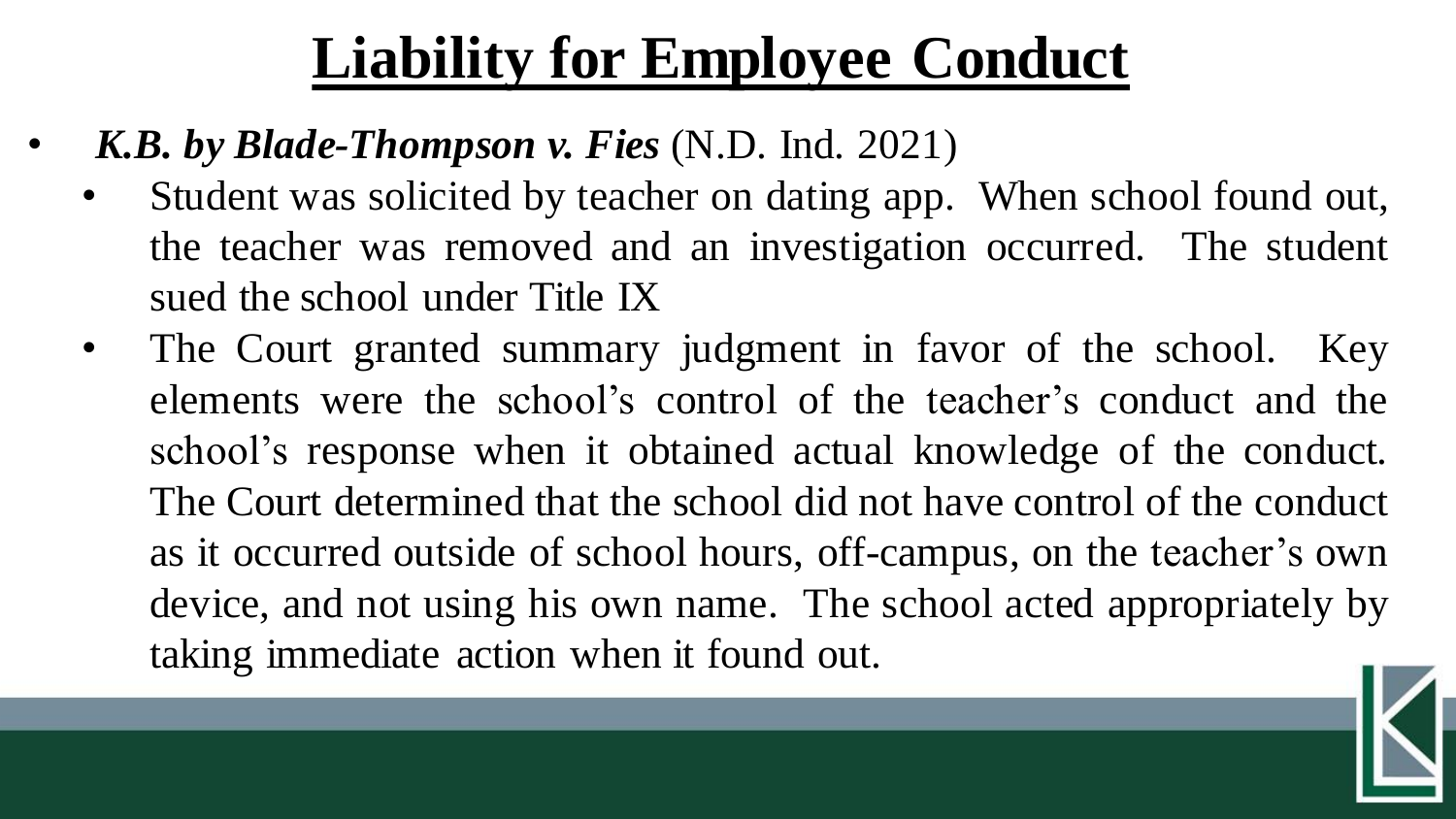#### **Negligent Supervision of Student**

- *Hopkins v. IPS* (Ind. Ct. App. Jan. 31, 2022)
	- On student's second day of first grade, he was waiting in line to get on the bus at the end of the day, but the teacher removed him from the line and told him he was a walker (student had a bus rider tag on his backpack, which he showed the teacher). Student was 1.2 miles from home and did not know how to get there. He walked a mile in the wrong direction and was approached by a homeless man, chased by dogs, fell, and crossed a major street during rush hour. Eventually, a stranger intervened and contacted the police, the school, and the mother.
	- Parents filed a lawsuit alleging school violated duty of reasonable care and supervision. The School claimed it was immune under ITCA.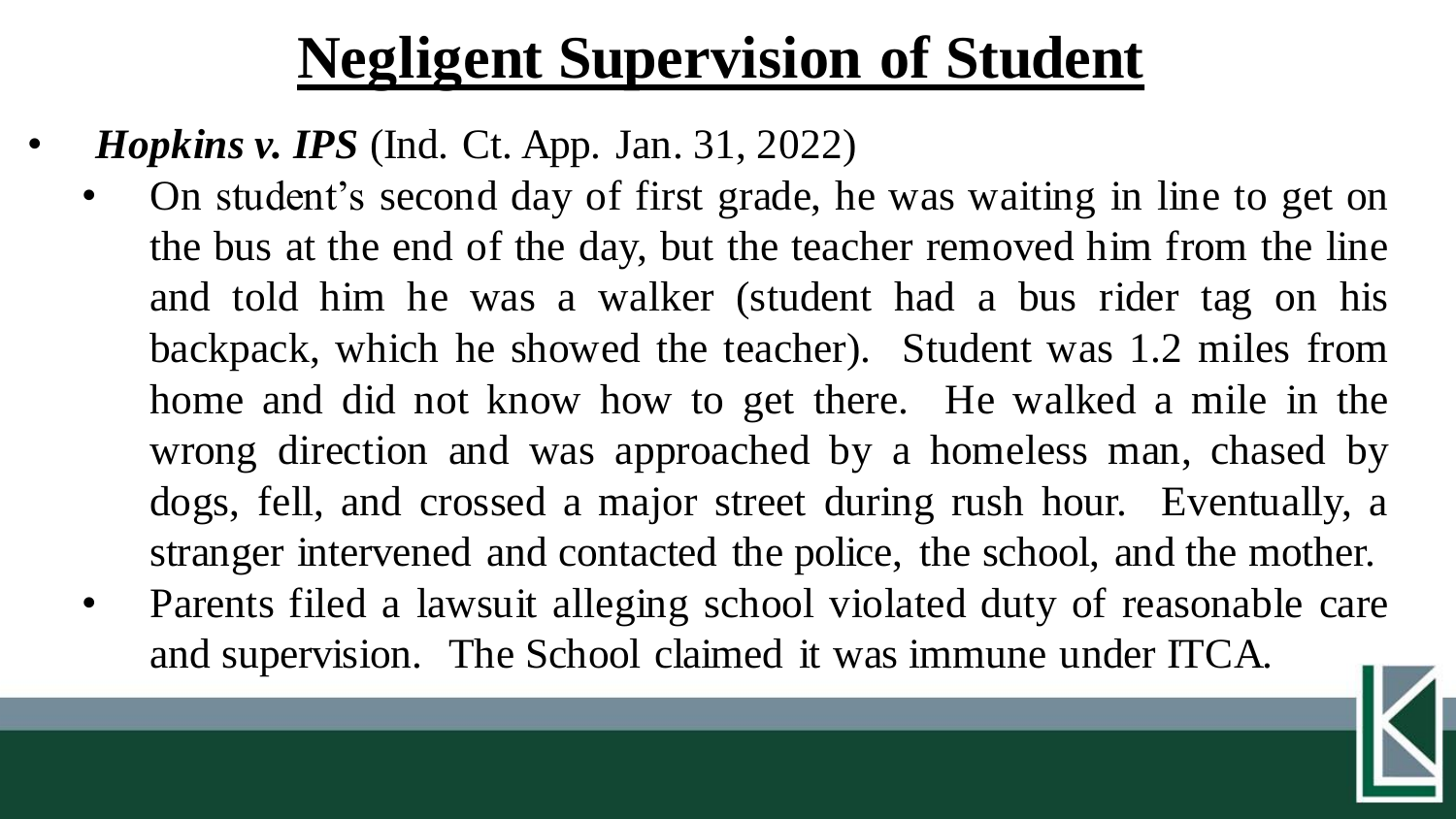### **Negligent Supervision of Student**

- Court noted that a school had a duty to exercise reasonable care and supervision for the safety of children under its control.
- School could not claim immunity for its own compliance or failure to comply with its own policies or procedures (this is not "enforcement" of a policy for the purposes of ITCA immunity)
- The Court found conflicting evidence regarding who was ultimately responsible for the misdirection of the student and, therefore, that the question of "third party" immunity could not yet be determined.

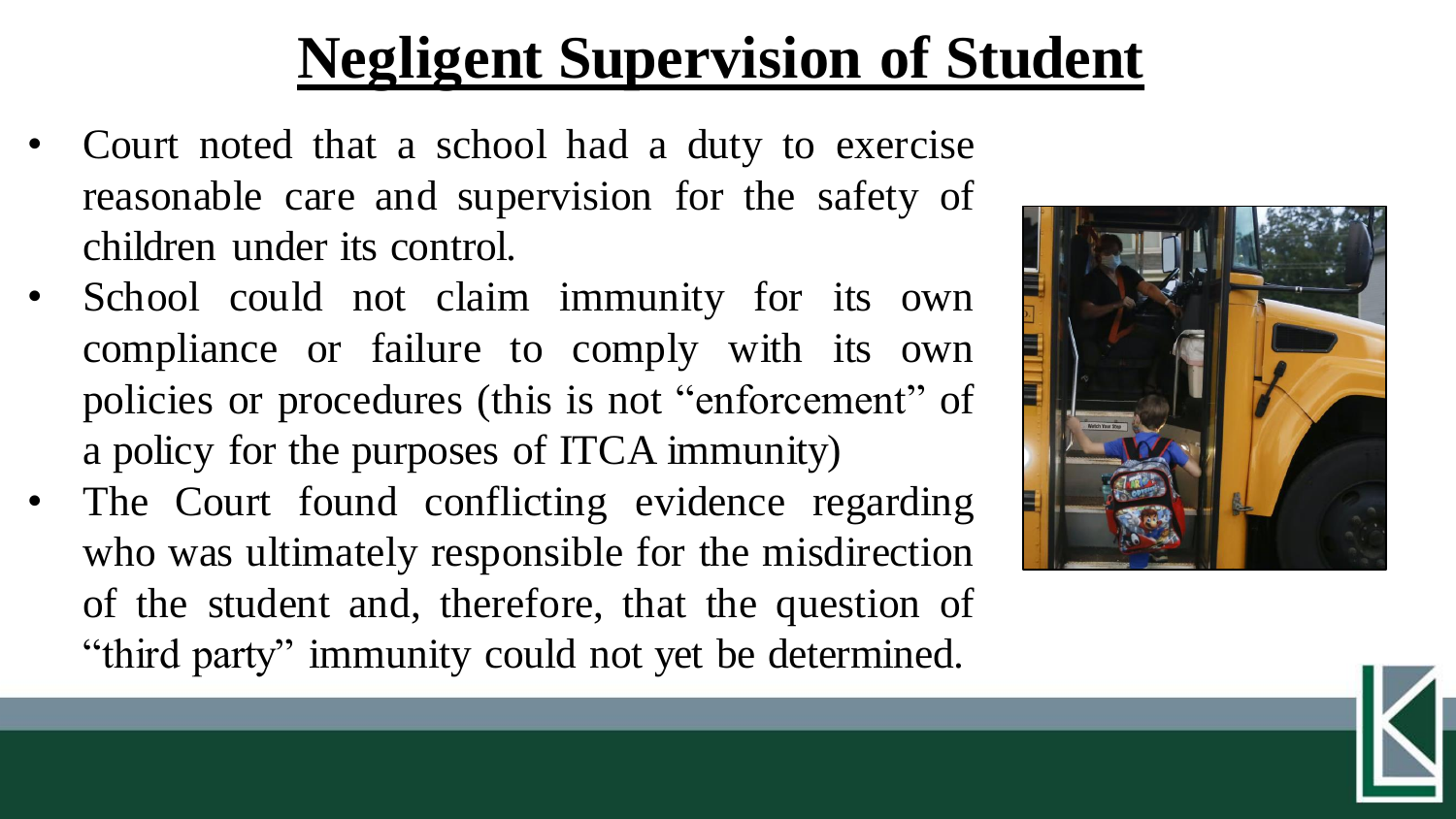### **COVID and Special Needs**

- *Reinoehl v. St. Joseph County Health Dept, P-H-M Sch. Corp, et al.* (Ind. Ct. App. 2021)
	- In November 2020, Parents brought 504, ADA, IDEA, negligence, and constitutional claims against health department, public health officials, and school district complaining about the closure of schools to in-person instruction. Their high school aged children have ADHD and mental health diagnoses, and both have 504 Plans with seating accommodations. Parents wanted in-person or asynchronous classes for their children.
	- Complaint was dismissed and the parents appealed.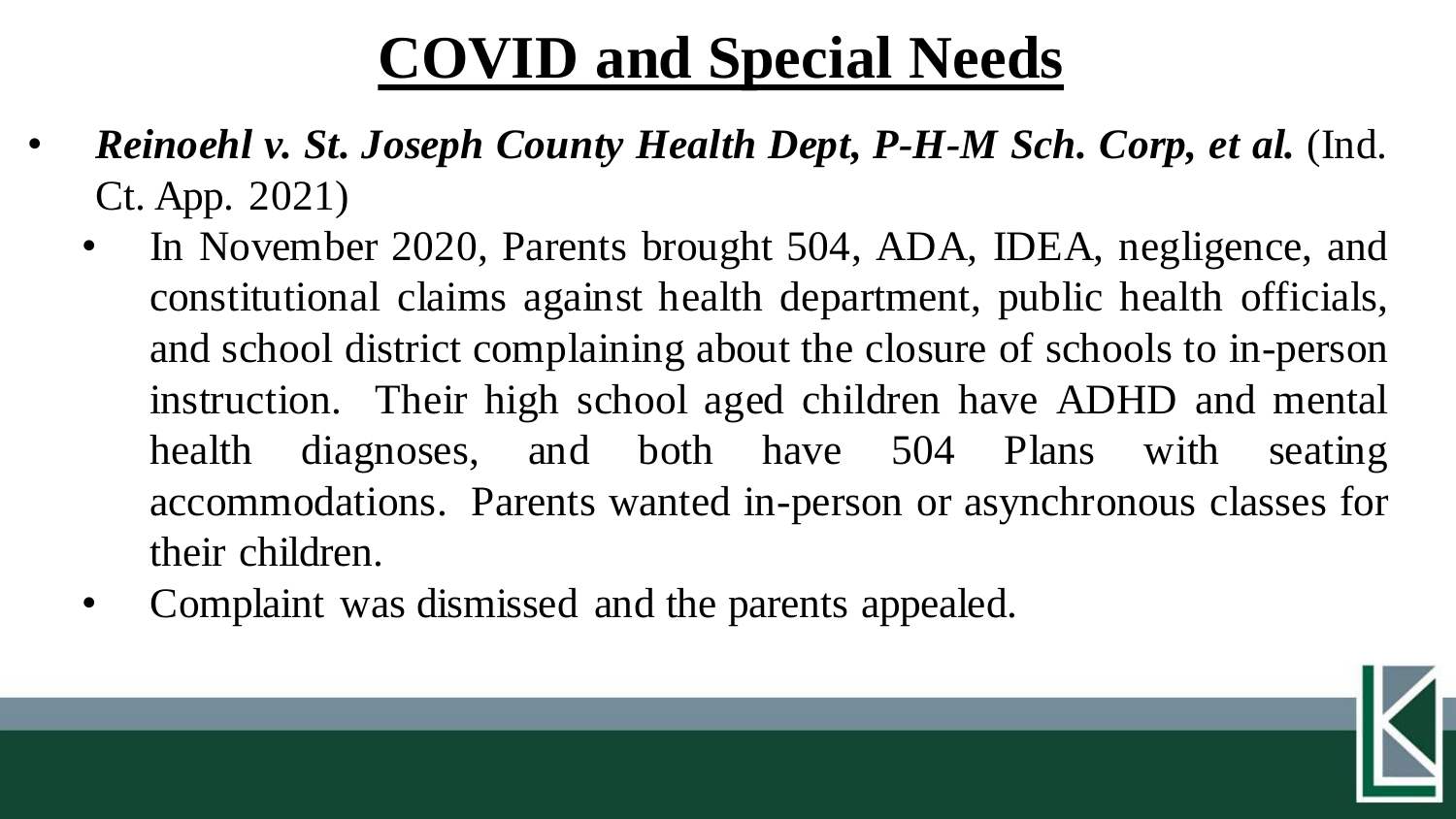## **COVID and Special Needs**

- IDEA claim failed because students did not qualify for special education and failed to exhaust their administrative remedies
- 504/ADEA claims failed because no facts were alleged that showed intentional discrimination or disproportional impact. Accommodation sought would have fundamentally altered the educational program or imposed an undue burden – parents were seeking a completely different form of instruction. Conditions at home were out of the School's control and could not form the basis for a 504 violation.
- No private right of action to enforce Executive Orders on public health or the Home Rule Act.
- "[P]arents 'do not have a constitutional right to control each and every aspect of their children's education and oust the state's authority over the subject."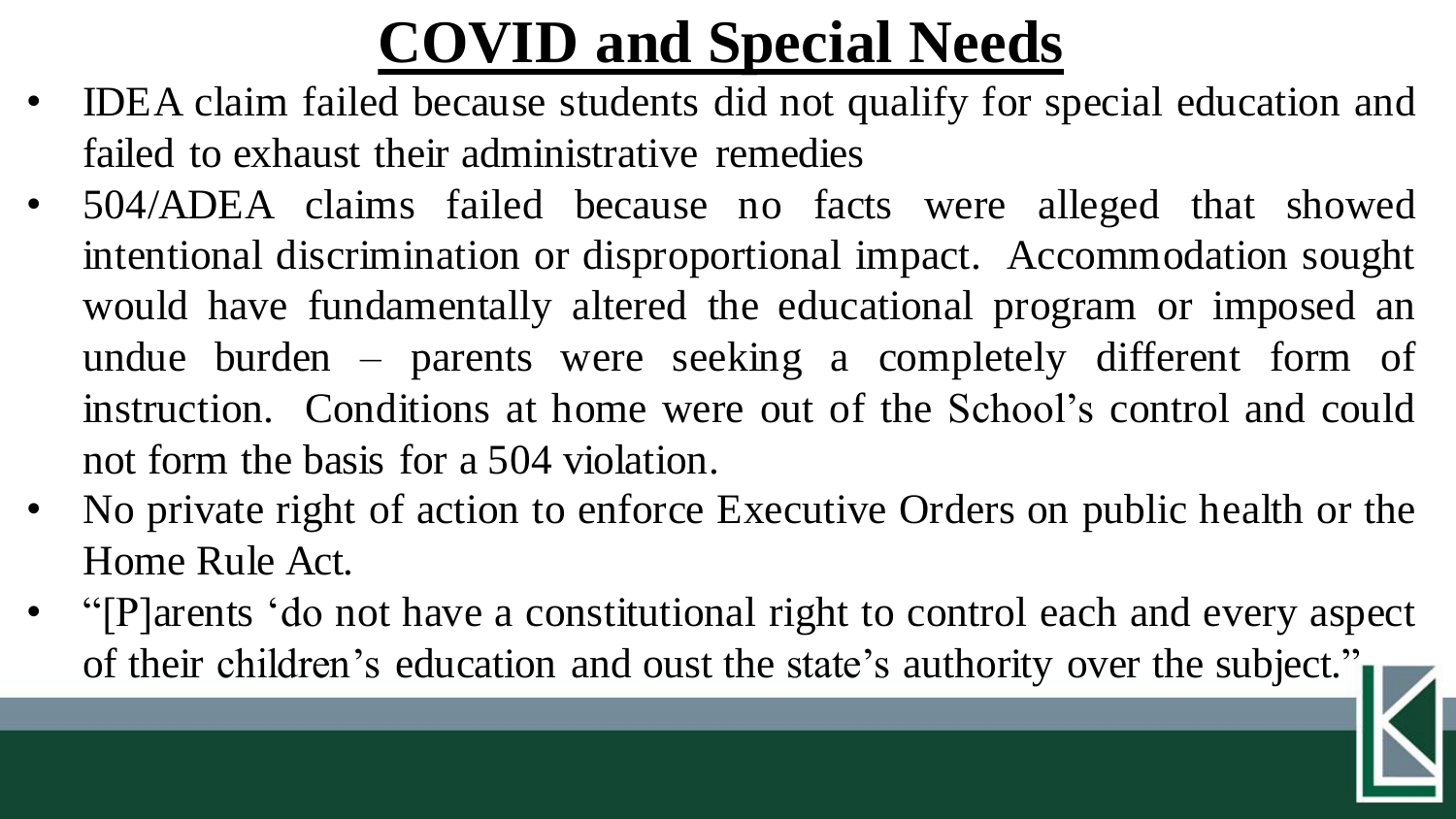#### **Collective Bargaining**

- *Culver Education Association et al v. IEERB* (Ind. 2021)
	- IEERB determined that CBAs of four schools included impermissible language on ancillary duties – contained definitions and conditions related to the assignment of the ancillary duty that exceeded the scope of permissible subjects of bargaining.
	- Court ruled in favor of IEERB finding that the relevant bargaining statutes prohibit bargaining over what constitutes an ancillary duty – subjects are limited to salaries, wages, and wage-related fringe benefits. Teachers can be paid for ancillary duties, but cannot bargain over the duties themselves. School can unilaterally define the duty and condition of assignment – the wage for those duties can then be bargained.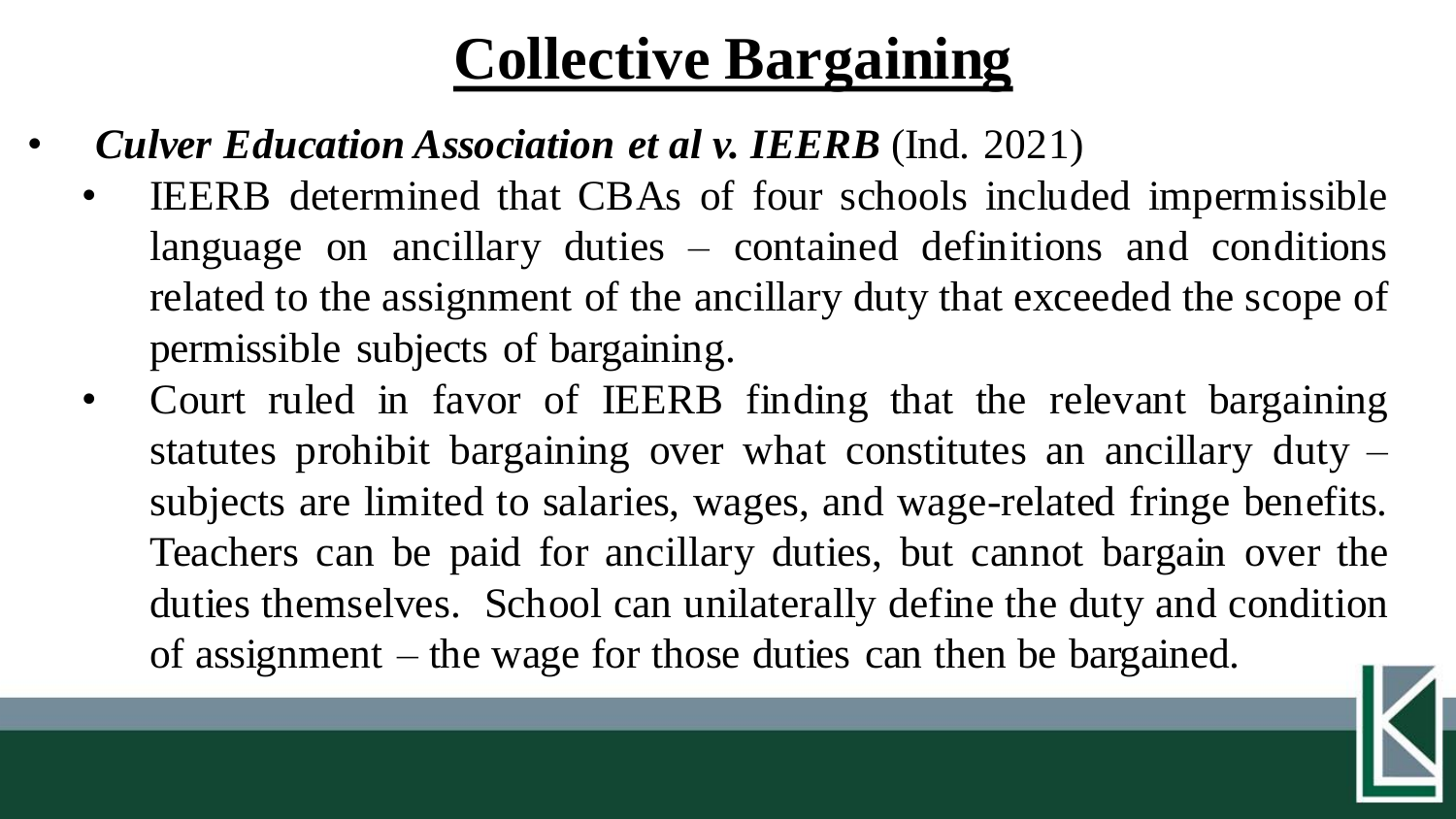#### **Association Dues**

- *Anderson Federation of Teachers v. Rokita* (S.D. Ind. 2021)
	- Challenge to new law passed by Indiana General Assembly in 2021 regarding union dues deduction, claiming that it abrogated existing dues authorization agreements in violation of the U.S. Constitution and violated teachers' First Amendment Rights
	- Court determined that law terminating previous authorizations was unconstitutional
	- Court determined that the law does not violate First Amendment right of freedom of association
	- Court determined that required "rights" statement was a violation of First Amendment speech rights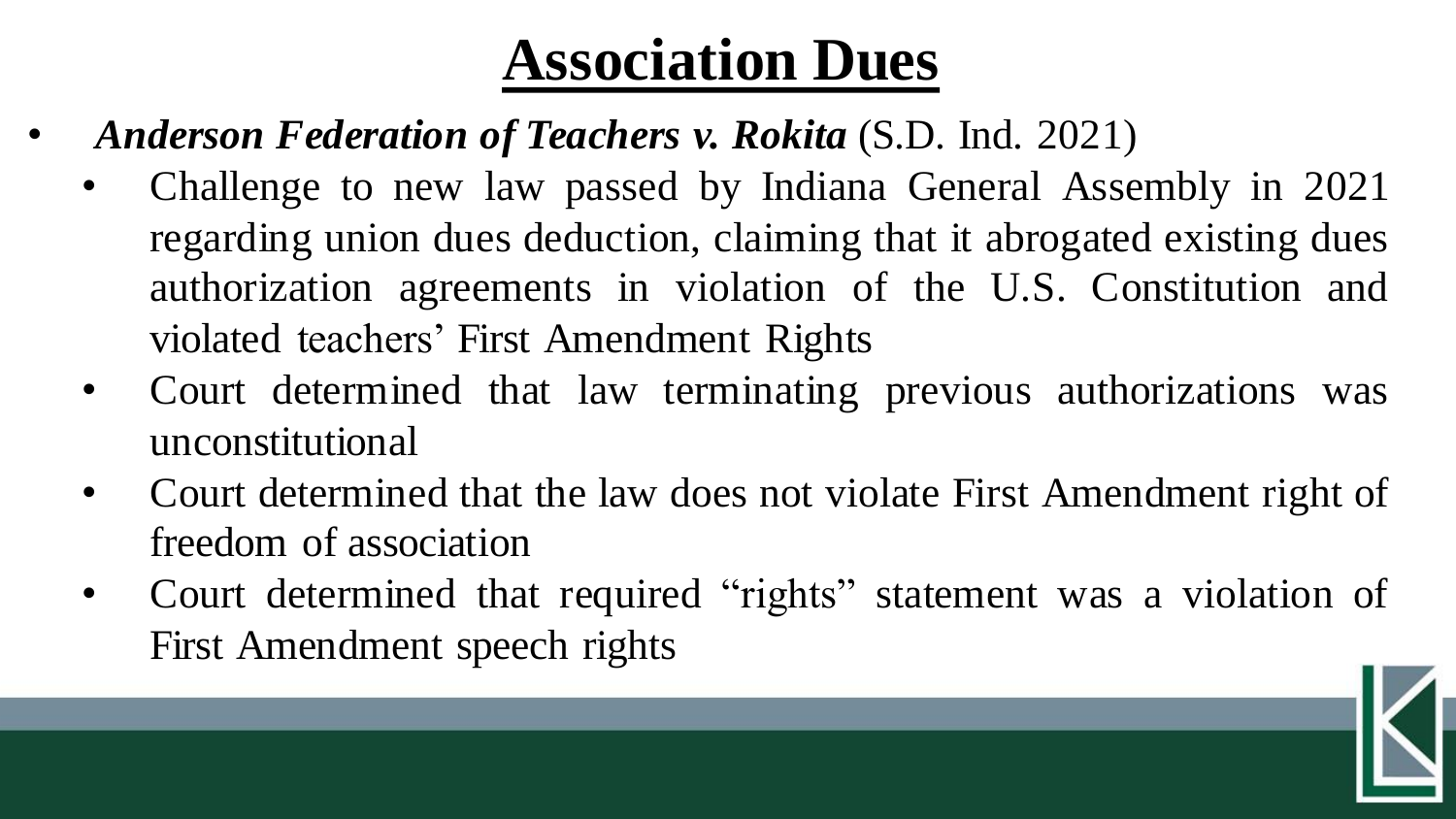### **Public Records – Employee Discipline**

- Ind. Code  $\S$  5-14-3-4(b)(8)(C) requires disclosure of "the factual basis for a disciplinary action in which final action has been taken and that resulted in the employee being suspended, demoted, or discharged."
- *WTHR-TV v. Hamilton Southeastern School District* (Ind. 2022)
	- News station requested employee discipline records for the high school football coach. The school denied the request.



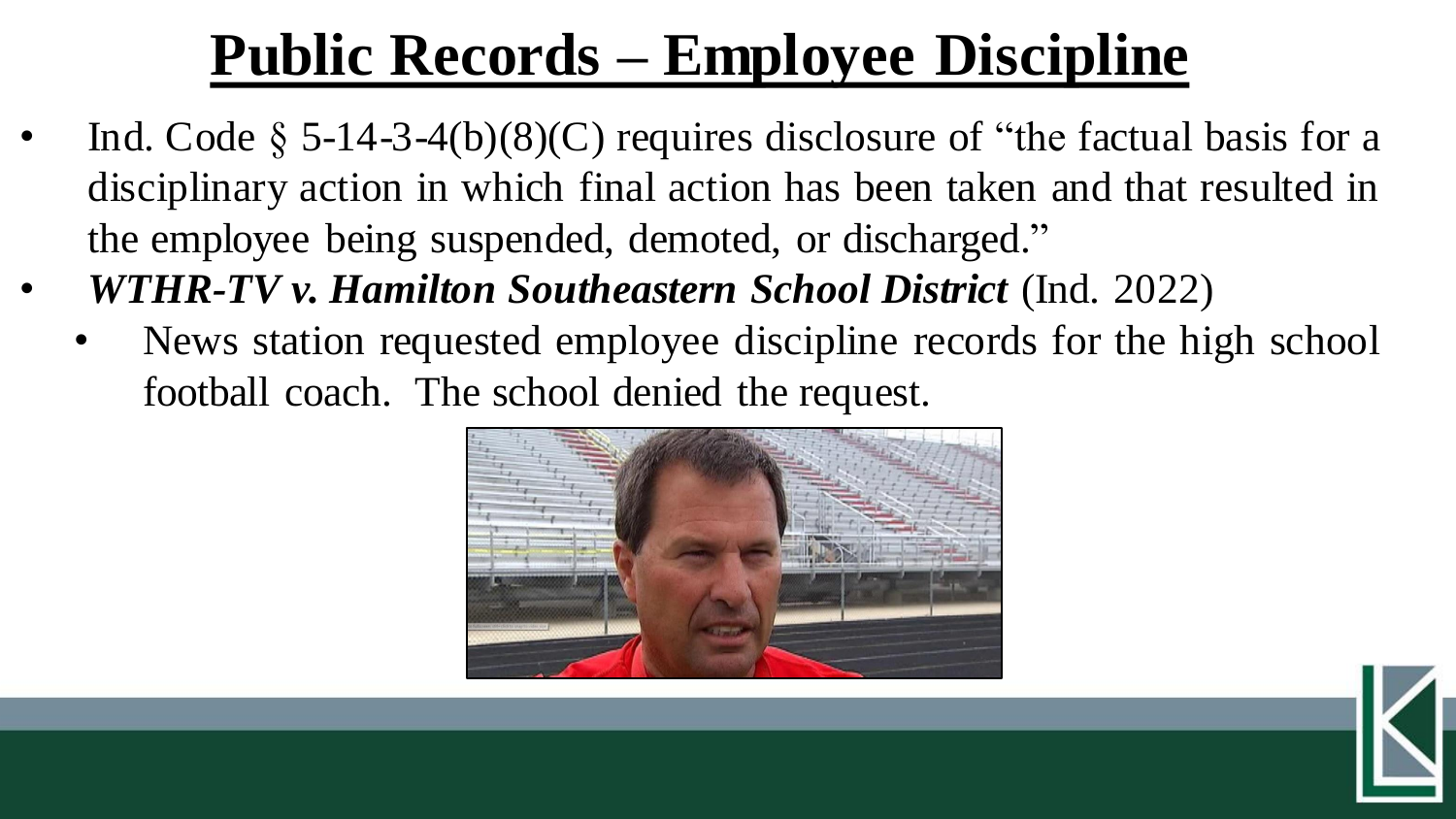#### **Public Records – Employee Discipline**

- Court said APRA permits a public agency to compile required information in a new document (create a public record). "If it allows a requester to inspect and copy that record, it has satisfied its obligations. Agencies must only turn over public records that contain the required information." Not required to turn over underlying documents in a personnel file – but can elect to do so.
- Must provide sufficient information  $-$  "When an agency provides a factual basis for employee discipline, it does not have to provide every intricate detail about what caused it to discipline an employee, but it must provide some facts about the employee's actions…Those facts must be sufficient for a reasonable person to understand what an employee did to deserve discipline." Conclusions are not enough.

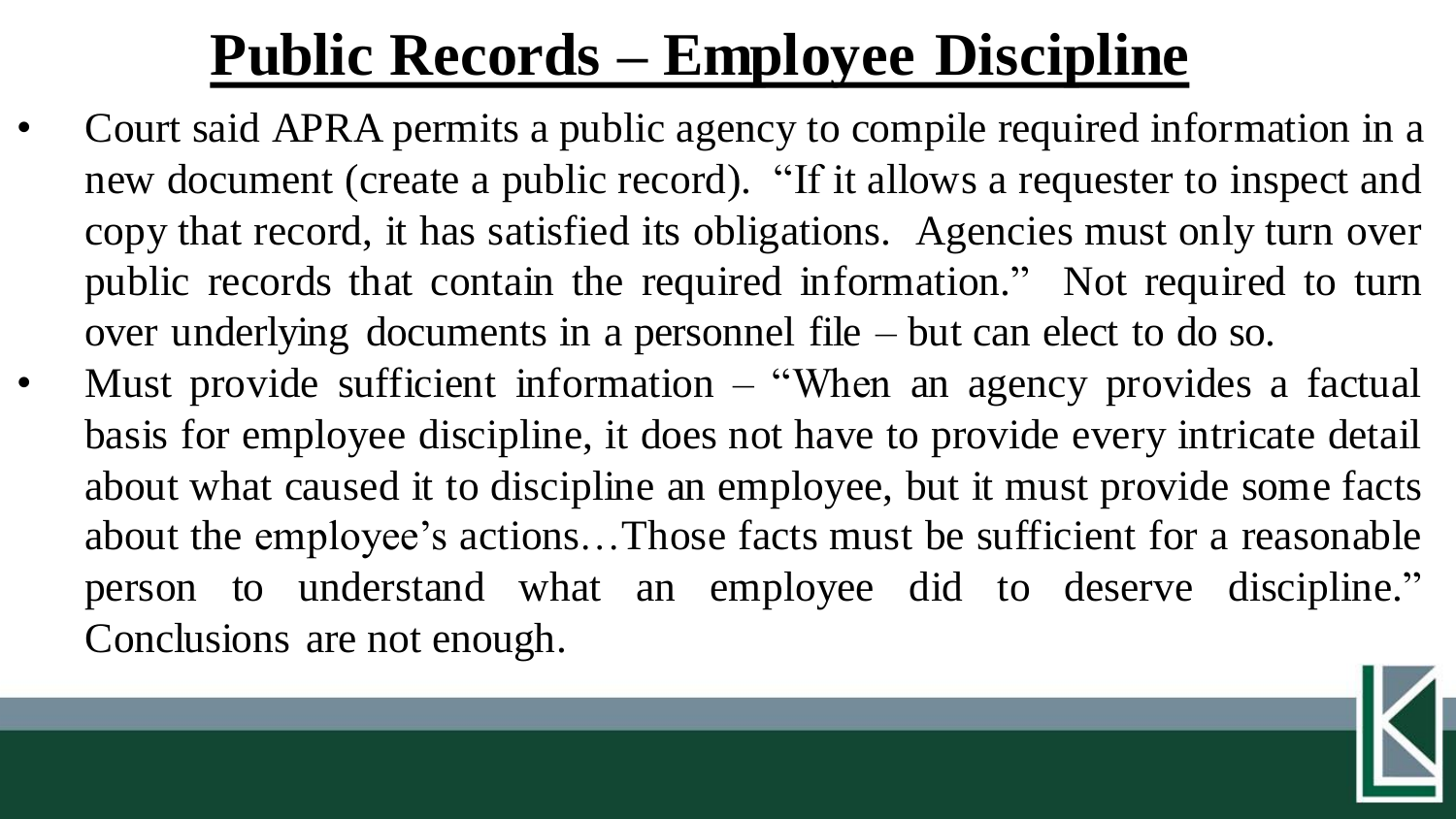#### **Executive Sessions**

- PAC Opinion  $-21$ -FC-18
	- School board met in executive session to discuss pending litigation – superintendent's breach of contract lawsuit against the Board. Board voted in the Executive Session to start a search for a new superintendent.
	- Vote should have occurred in a public session. Boards can discuss wide range of issues related to litigation, but a superintendent's search is not related to litigation even under these circumstances.

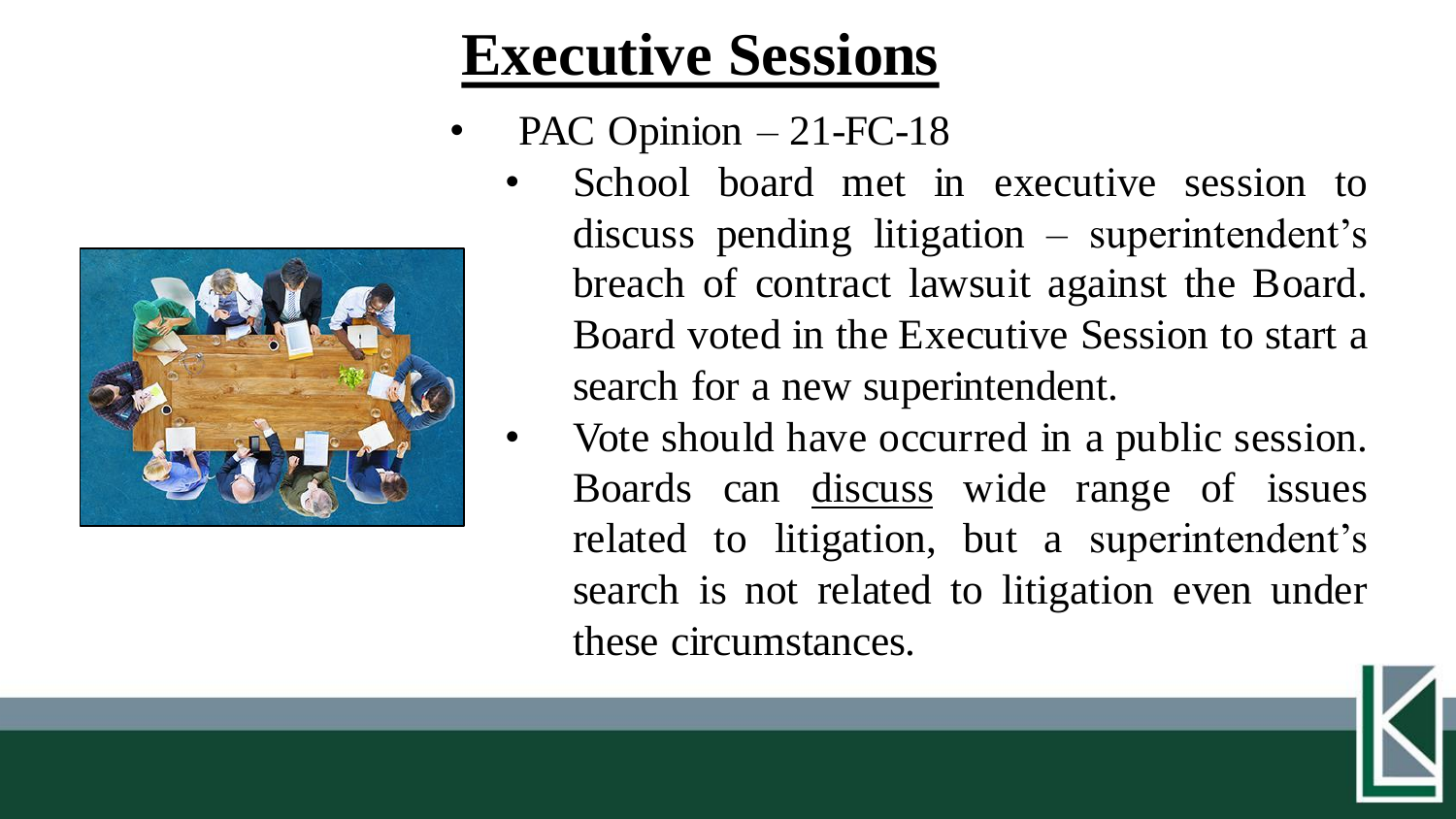#### **Executive Sessions**

- PAC Opinion  $-21$ -FC-124
	- Reporter complained that a school board had conducted an emergency executive session to discuss quickly rising COVID cases. The Board claimed that under the circumstances it was necessary to meet without 48 hours notice.
	- PAC concluded this was an ODL violation discussion of pandemic plans is not a permissible topic for an executive session. The meeting should have been a public meeting.
	- Also, the ODL does not have a provision for an emergency executive session. There is some suggestion the PAC might allow it in cases of true imminent danger.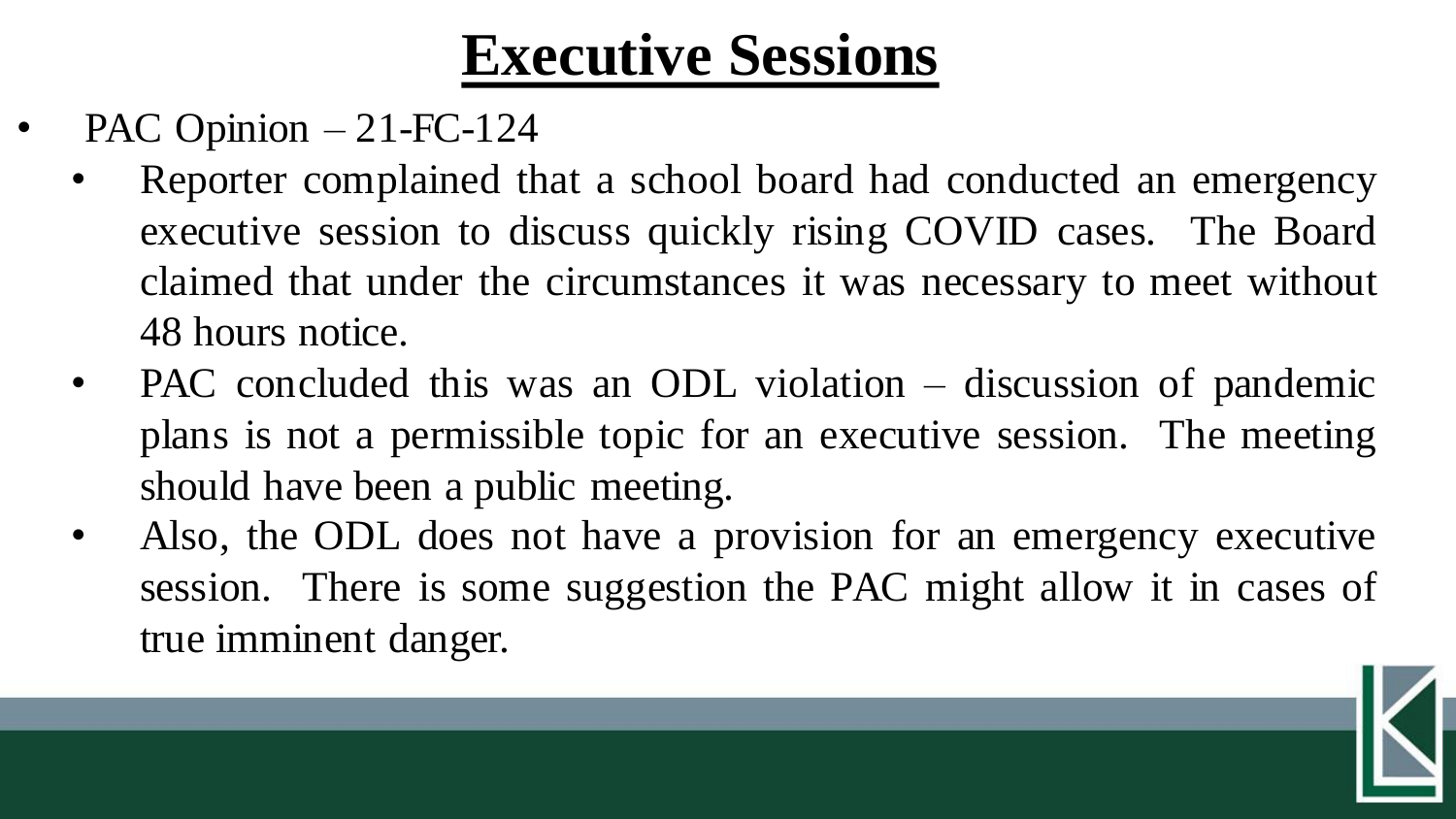- PAC Opinion  $-21$ -FC-59
	- Patron complained that school board meeting was not conducted in a large enough venue to accommodate everyone who wished to attend. The Board had provided overflow space where patrons could observe the meeting on livestream
	- PAC noted that the spirit of the ODL supports idea of moving a public meeting to a space able to accommodate the public when it is on notice of increased public interest in a particular meeting, but the ODL does not require that a meeting be relocated. No ODL violation, especially because of overflow space.
	- Patron also complained that masks were mandatory PAC said this did not impede ability to observe and record the meeting and, therefore, was not a violation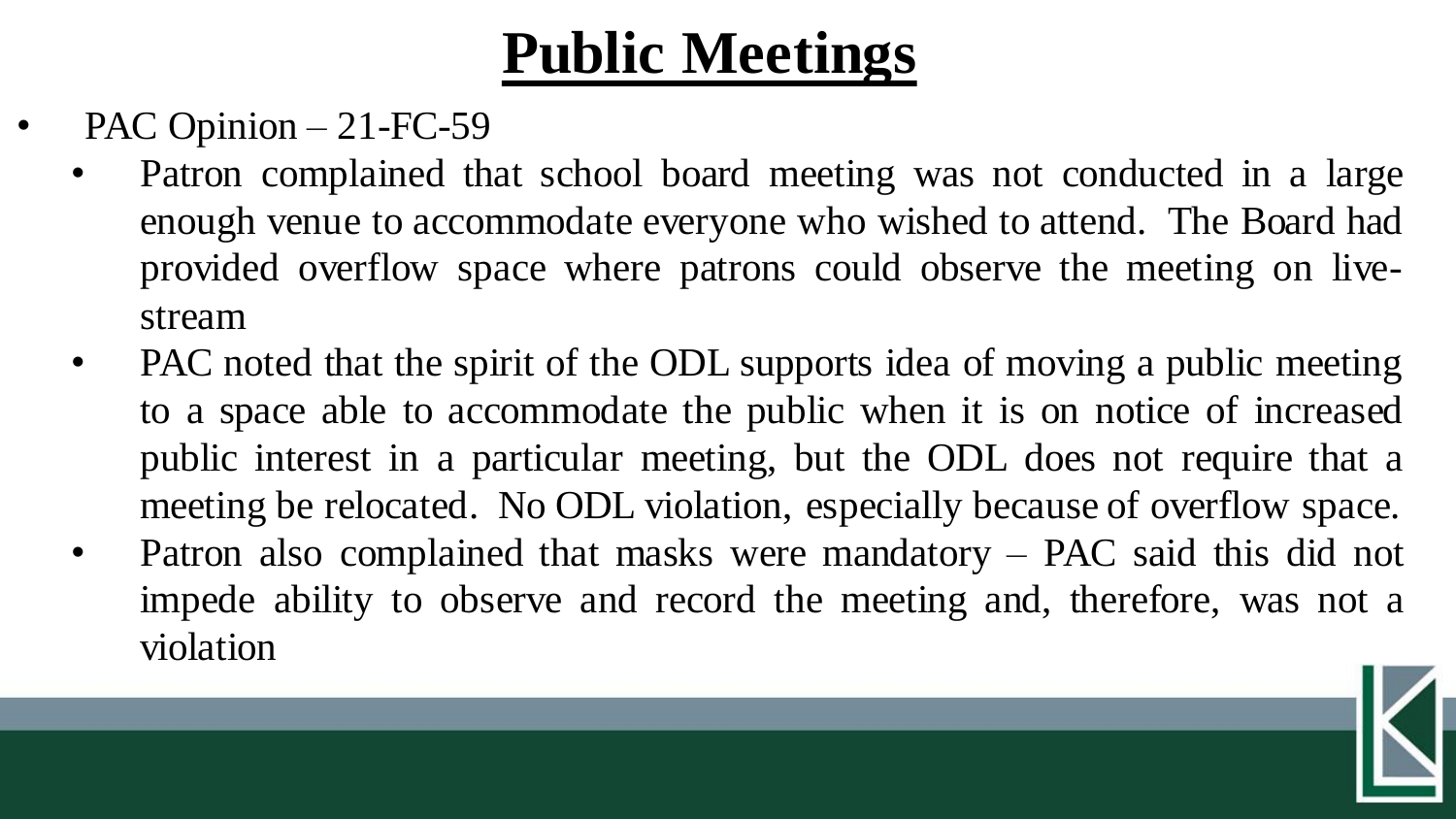- PAC Opinion  $-21$ -FC-89
	- Patron complained that school board limited capacity to a Board meeting and had security present. Patron wanted the meeting moved to a larger venue.
	- As has been noted in many opinions, PAC noted that a school board may have a duty to move the location of a meeting when it has a reasonable expectation of crowd size or advance notice of large interest.
	- In this case, there was nothing controversial on the agenda and there had been low attendance at previous meetings. Accordingly, the school board had no reason to know a large crowd was probable or likely.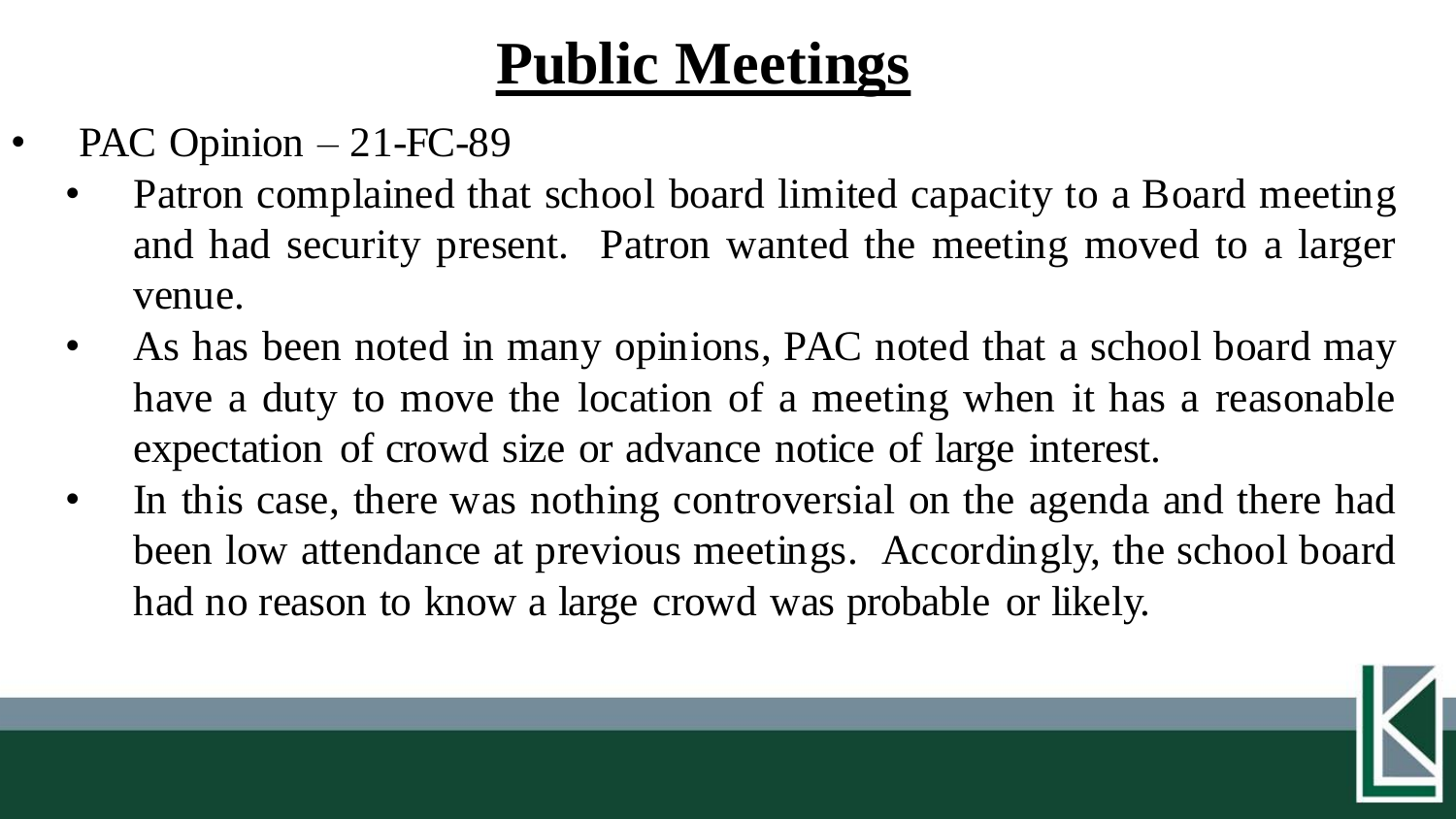- PAC Opinion  $-21$ -FC-87
	- Patron complained that school board limited public attendance at "Town Hall" meeting to five people at a time (54 people showed up, and people were rotated in and out 5 at a time)
	- PAC "had no quarrel with the procedure during a public health emergency" and also opined that the presence of security personnel was not a barrier to access or intimidation. No ODL violation was found.

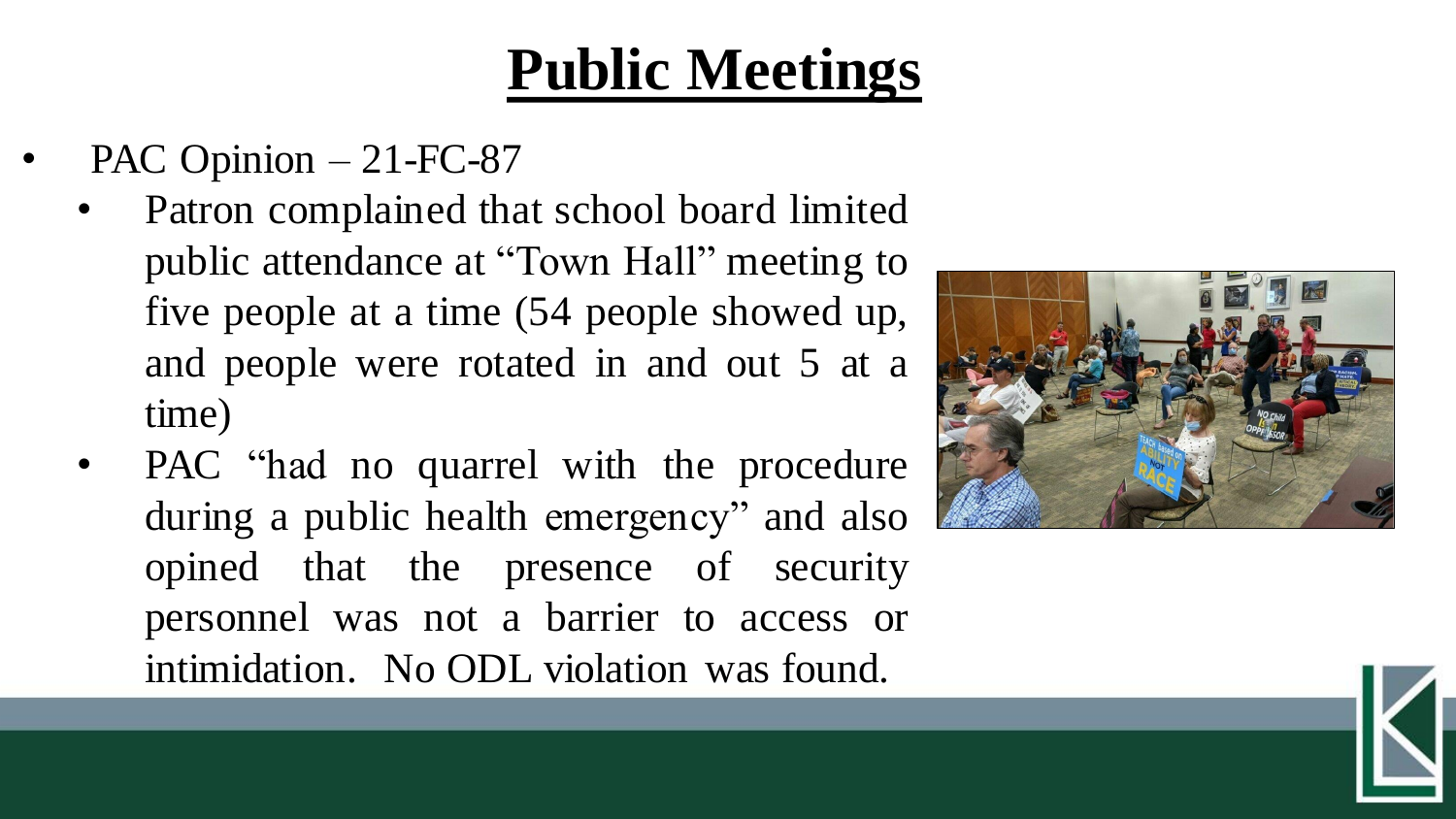- PAC Opinion  $-21$ -FC-73
	- Patron complained about school board requirement that members of the public pre-register to attend a public meeting (was a COVID-19 mitigation effort)
	- PAC determined this was a violation of the ODL  $-$  (1) the meeting room was historically adequate for public meeting capacity, (2) no masks or social distancing was required at the meeting, and (3) the school admitted the patron could have attended even he had followed the registration process.
	- PAC opined that the preregistration could result in abuse and barriers to public right to observe and record the meeting. Public should be able to show up without registering.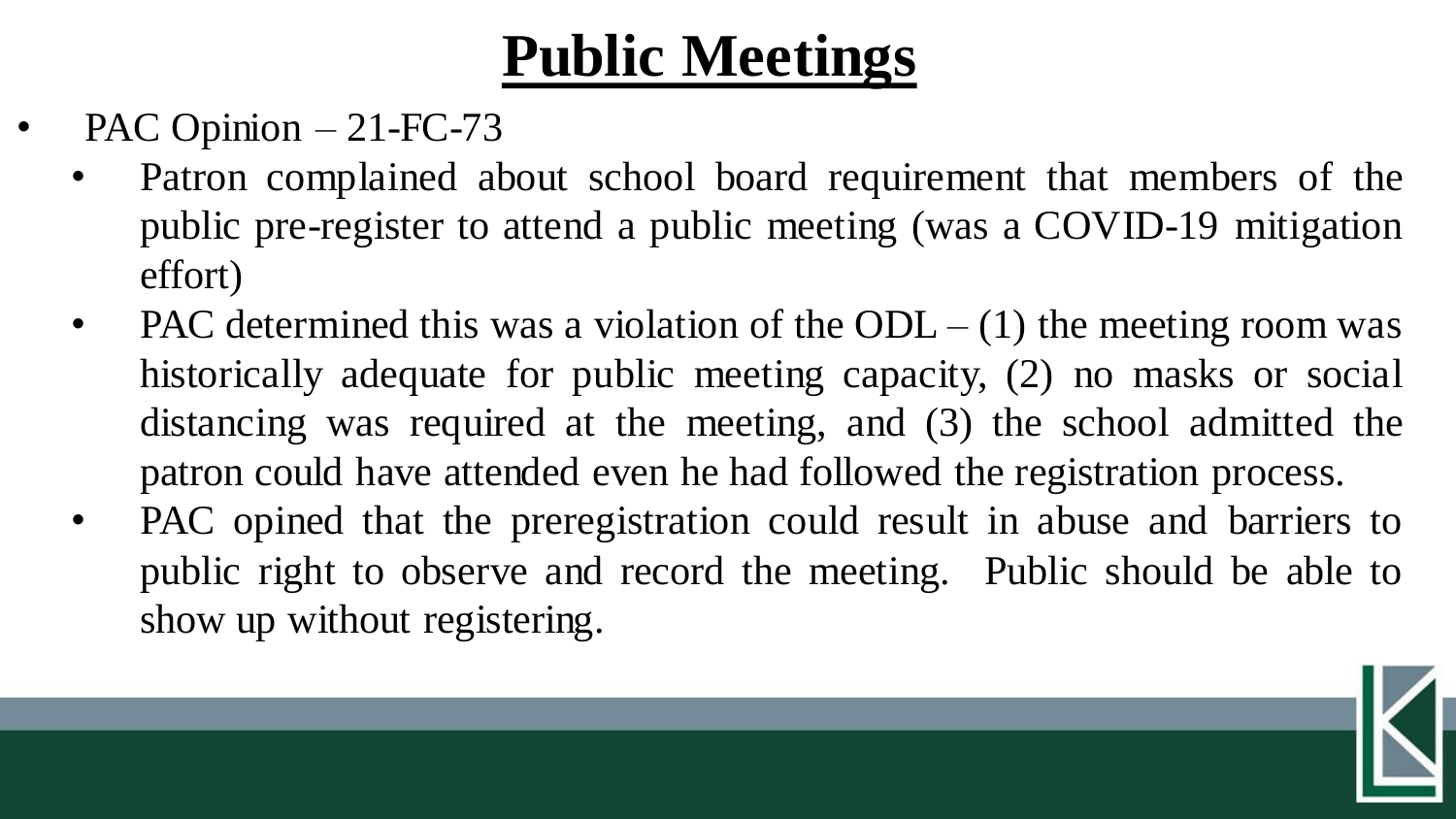- PAC Opinion  $-21$ -FC-95
	- Patron alleged that school board had held an improper private meeting during a recess during a public meeting. During the public meeting, several patrons refused to wear masks despite masking requirement. Proceedings became heated and the meeting was recessed. The public meeting later resumed and was adjourned without further action.
	- PAC reviewed the video and noted that three of the five board members stayed in the meeting room, such that no meeting could have been conducted during the recess. The Superintendent, two board members, and the Board's attorney had a discussion during the recess that led to the adjournment. Because the majority of the Board was not a part of this discussion, it was not a meeting for the purpose of the ODL.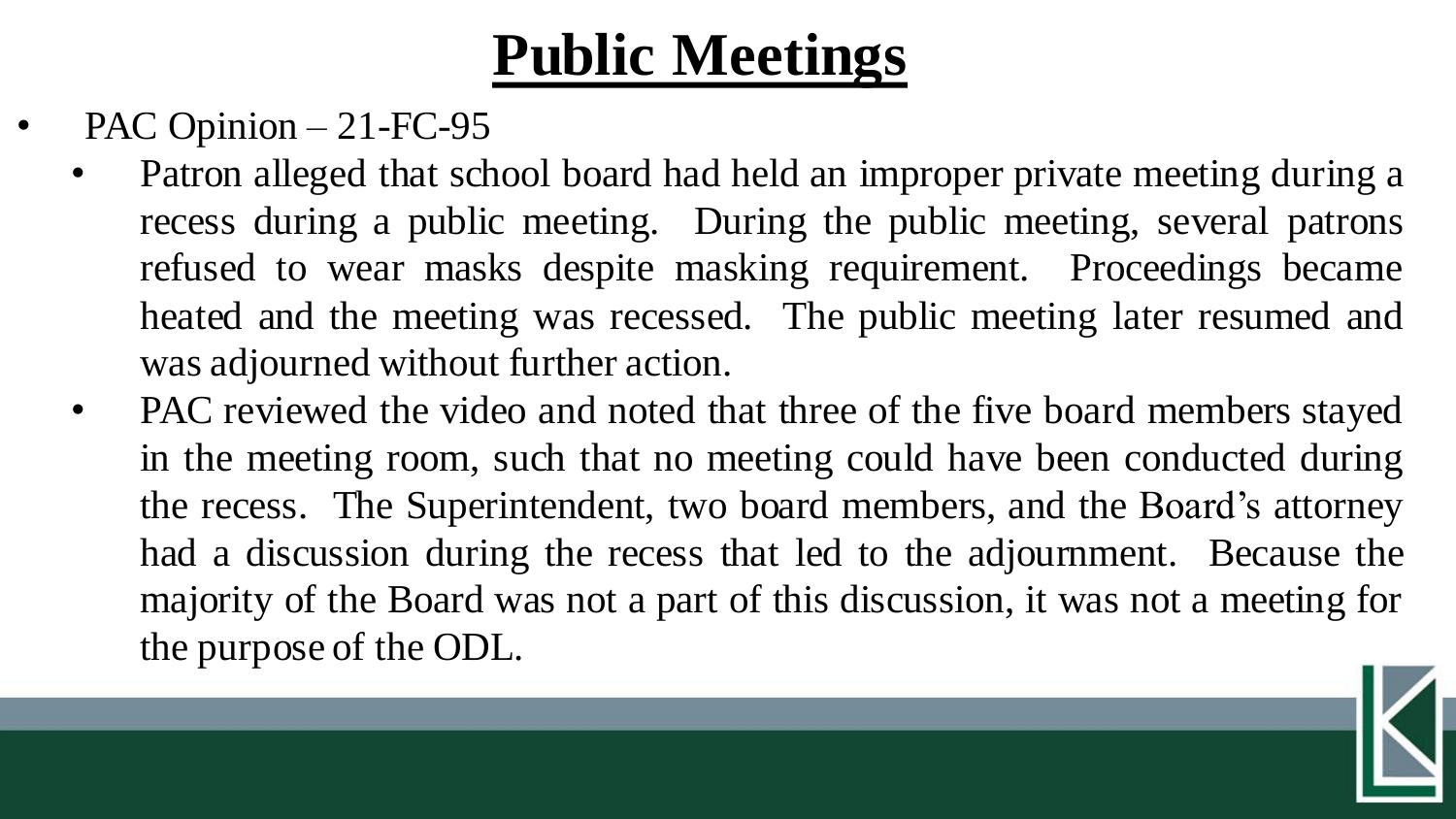



**Sara Blevins**

(317) 639-1210 (office)

[sblevins@lewis-kappes.com](mailto:straynorchastain@lewis-kappes.com)